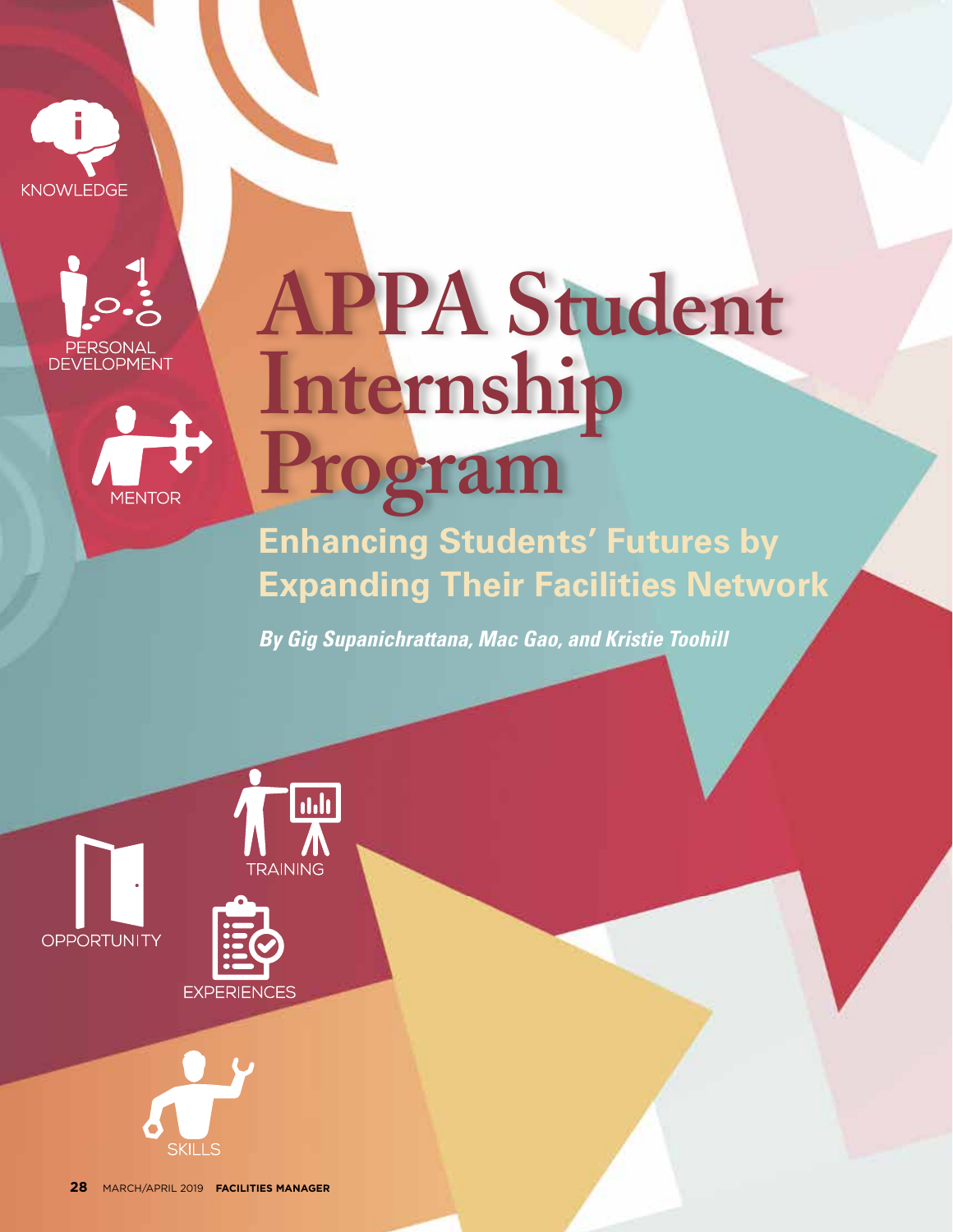PPA is excited to partner with colleges and universities to make student internships even more<br>purposeful and valuable. Many schools offer internships, but the APPA Student Internship<br>Program will give undergraduate and gr purposeful and valuable. Many schools offer internships, but the APPA Student Internship Program will give undergraduate and graduate students more preparation and knowledge of educational facilities than a standard internship will. APPA's internship program has a solid structure that will help the host institutions and organizations deliver a successful internship and create a unique experience for the student interns.

The goal of the APPA Student Internship Program is to attract outstanding students from different schools to intern and get connected to APPA by applying for student membership at no cost. For those students who have no idea what educational facilities are about, APPA will be a welcome introduction. APPA believes it is necessary to build awareness more broadly and to present educational facilities as a viable, rewarding, and meaningful career path, by keeping students engaged and allowing them to be placed with the right people.

#### **PILOTING THE APPA STUDENT INTERNSHIP PROGRAM**

The APPA Student Internship pilot program was launched in summer 2018 as part of continuing efforts to engage the next generation of leaders in educational facilities and to expand their facilities network through connecting with APPA. Grand Valley State University and Illinois State University voluntarily participated in the pilot program this past summer and throughout the fall semester. During the pilot program, students had the opportunity to apply their knowledge to real-world situations and to develop the skills required for their future careers. Host institutions also benefited through new technologies and innovative ideas from the student interns.

#### **WHAT MAKES THE APPA STUDENT INTERNSHIP PROGRAM DIFFERENT?**

APPA has established strong foundations for the framework of the APPA Student Internship Program and provides many useful tools to help participants complete it successfully. APPA made this program as simple and straightforward as possible in order to serve the needs of the program participants. Standards and guidelines are framed by clear goals to assure the quality of the program.

APPA has considered what will bring real benefit to the students and employers involved in the program, and has integrated those elements. Program interns will get hands-on experience through participating in APPA activities and be able to build connections with facilities professionals. The host institution will also be able to focus on building a facilities network between the students, their institutions, and APPA.

#### **HOW TO JOIN**

It is easy to participate in the APPA Student Internship Program, and members can post and view internships at no cost.

APPA members are encouraged to participate by posting student internships for summer and fall 2019. Follow the steps below:

- Step 1: Download and review the internship guidelines
- Step 2: Download and review the checklists
- Step 3: Check out the APPA resources
- Step 4: Post and find APPA internship opportunities

"For employers, internships can be a great way to take individuals on a 'trial run' to see how they change the company culture, make sure they fit in well with the existing group, and see how they work."

> — Nicole Smartt Serres, *Forbes Human Resources Council*

According to a survey completed through the **National Association of Colleges and Employers in 2018**, those surveyed who completed at least one internship received a job offer more quickly and had a higher first-position salary than those who did not.

For more detailed information about the internship program, visit the APPA Student Internship Program webpage at *https://www.appa.org/JobExpress/internships.cfm.*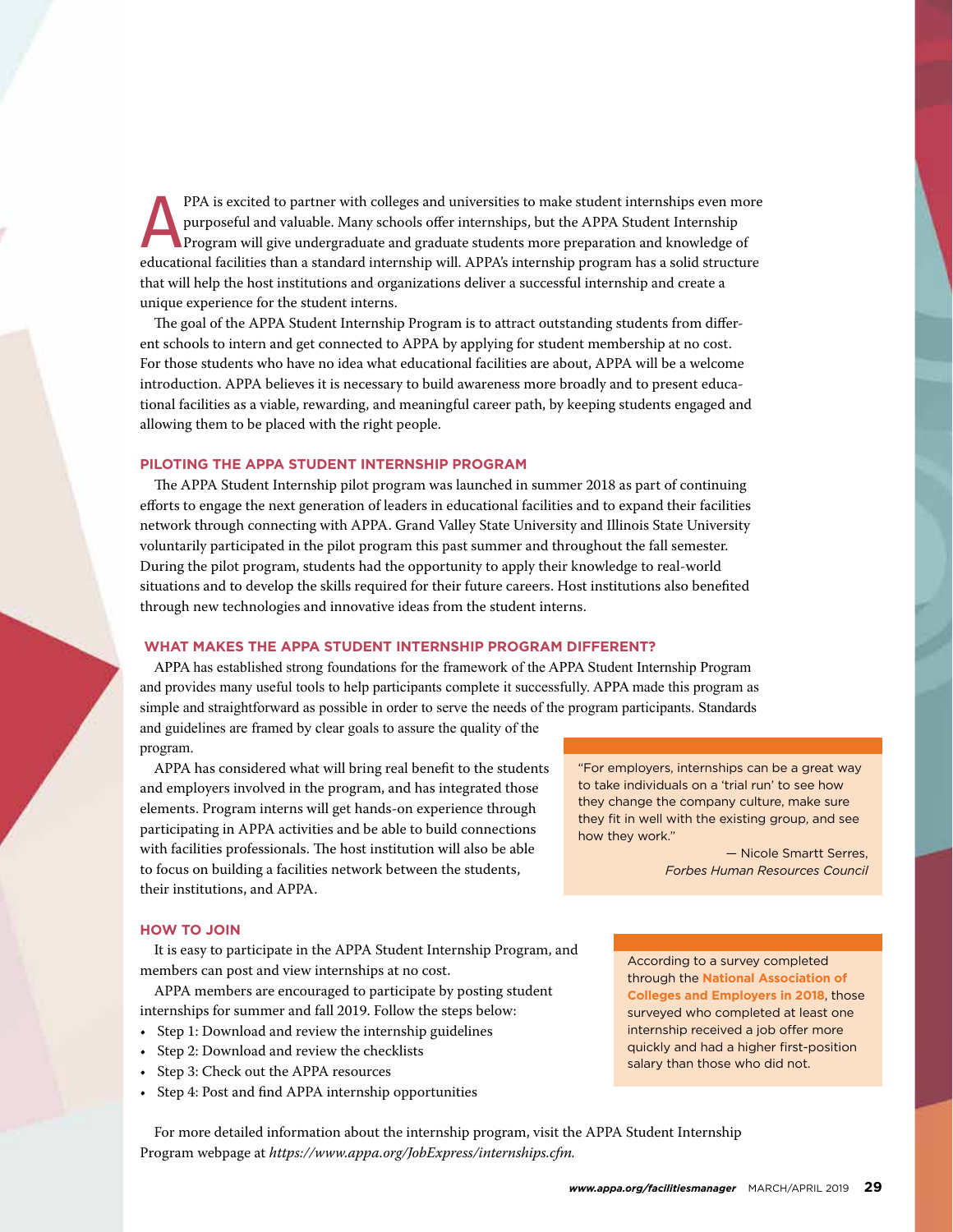## JOIN THE CHALLENGE

 *Through APPA Student Internship Pilot Program*



**Meet Bennet Krull, APPA Student Intern** *(above left) Major in Renewable Energy*  **Office of Sustainability, Energy Management Illinois State University**

As a rising senior, I had the great opportunity to<br>collaborate with the Director of Sustainability, s a rising senior, I had the great opportunity to Missy Nergard, on a campus map project as part of my independent study. A strong relationship was established with my supervisor, so I was offered

"My involvement with the Office of Sustainability has taken my college experience from just an academic level to a career jump-start level."

an internship opportunity to continue working on sustainable projects. My favorite part of the internship and of working here is the freedom to work on projects that interest me. Being allowed to work on energy savings and sustainability projects that benefit Illinois State keeps me motivated each and every day. One of the main projects was working on the parking garage lighting improvement. I conducted research in sustainable lighting to prepare a proposal and worked with various departments to make this sustainability idea a reality on campus. The funding was awarded to upgrade existing lighting with LED, which reduces energy consumption by 50 percent. This internship has benefited me by allowing me to explore how sustainability can have a positive impact on a college campus and how important it is for people to practice it.



**Meet Igwe Nyeche, APPA Student Intern** *(above left) Major in Occupational Safety and Health Management*  **Facilities Management Grand Valley State University**

My experience as a safety manager intern at Grand Valley State University (GVSU) was astounding. The amount of knowledge I gained and the opportunity for hands-on involvement in the field was truly priceless. Being able to work under David Cox, the safety manager at Grand Valley, taught me a variety of skills that relate to my occupational safety and health (OSH) management major. Some examples include learning about industrial hygiene, participating in a smoke-testing exercise in the GVSU football center to help find the source of a foul odor, fire-safety familiarity, and learning on how to extinguish a fire using a BullEx mechanism. I gained valuable real-world experience under Mr. Cox by having the opportunity to develop and assign safety

 "The skills I acquired during my internship at GVSU were instrumental in my development as a promising OSH major and a future safety manager."

training programs for GVSU maintenance workers, perform follow-up work with online training, and keep track of their progress on recorded documents. I also conducted building inspections, and I checked for unsafe conditions or Americans with Disabilities Act (ADA) issues around the campus and developed a log to keep track of these situations for reinspection.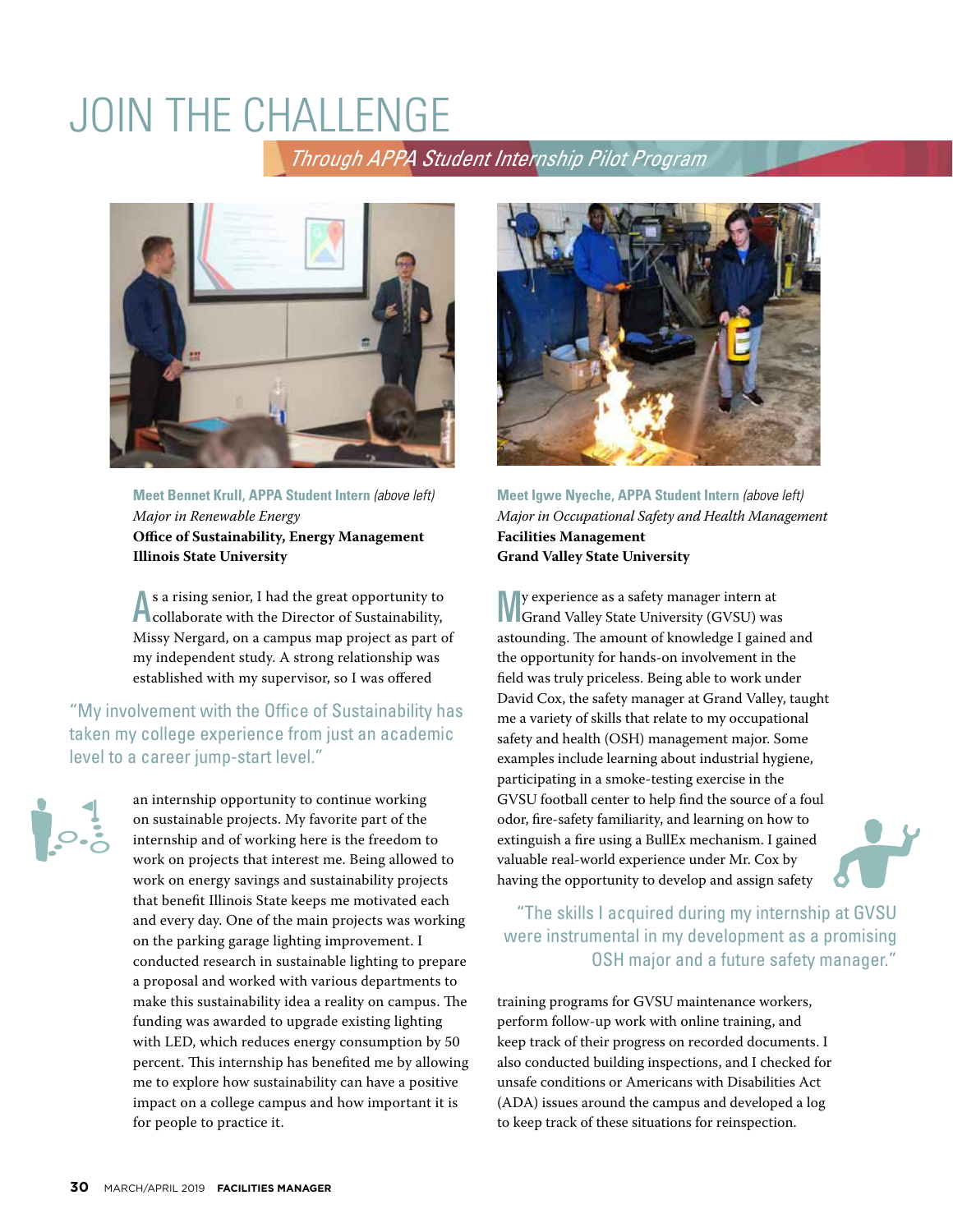### INTERNSHIP SUCCESS

 *From Student Intern to Full-Time Employee*



"I am extremely fortunate and honored to work alongside a talented and inspiring group of people that are dedicated to transforming the facilities of our future leaders."

 $\begin{tabular}{|p{0.5cm}|} \hline \textbf{he digital multiplex (DMX) lighting controls pro} \\ \hline \textbf{ect for the library tower was my favorite project} \end{tabular}$ he digital multiplex (DMX) lighting controls projduring my internship. I successfully implemented an ergonomic design that provides remote controls for the library tower lights through a cloud platform. In addition to the library tower project, I analyzed the effect of fouled heat exchangers and how they impact our chilled-water distribution system. I also



completed an APPA survey study demonstrating the oversizing requirements of building transformers and the potential to reduce the cost of electrical systems. I really enjoyed being able to go out in the field and understand the complexity and diversity of all the different mechanical systems. During the internship, I learned the steps involved in designing and coordinating technical projects; but most importantly, I was able to understand the importance of leadership in the management of an educational institution. After the internship, I stayed to become a full-time employee, because the challenges met by educational facilities inspired me, and I knew that I could make a positive contribution to this industry with the guidance of my mentor, David Handwork (above, right).

**—Jonathan Howard, Facilities Engineer and Energy Conservation Manager, Arkansas State University**

I nterning at Illinois State University Facilities Management Department has been such a rewarding and incredible experience for me. As a project management intern, I was able to work on many projects. One of the main projects I helped with was being part of the data team to complete the APPA Facilities Performance Indicators (FPI) Survey. I applied the knowledge and skills I learned in classes to develop a data collection plan and to perform data analysis. Through this internship, I found numerous opportunities to allow my skills to shine and to develop new ones, such as teamwork, leadership, and communication. Having this internship ignited my passion to learn more about facilities and had a profound effect on my decision to pursue a career in education facilities. Thanks to my successful internship, aligned with the department's goals and strategic plan, the department saw the value of bringing an

intern into full-time employment. I feel very privileged to receive this opportunity after the internship prepared me to be in this position.

"It was a great internship for me, because I had opportunities to grow not just professionally as an intern, but as a person."

**—Mac Gao, Project Development and Data Administrator, Illinois State University**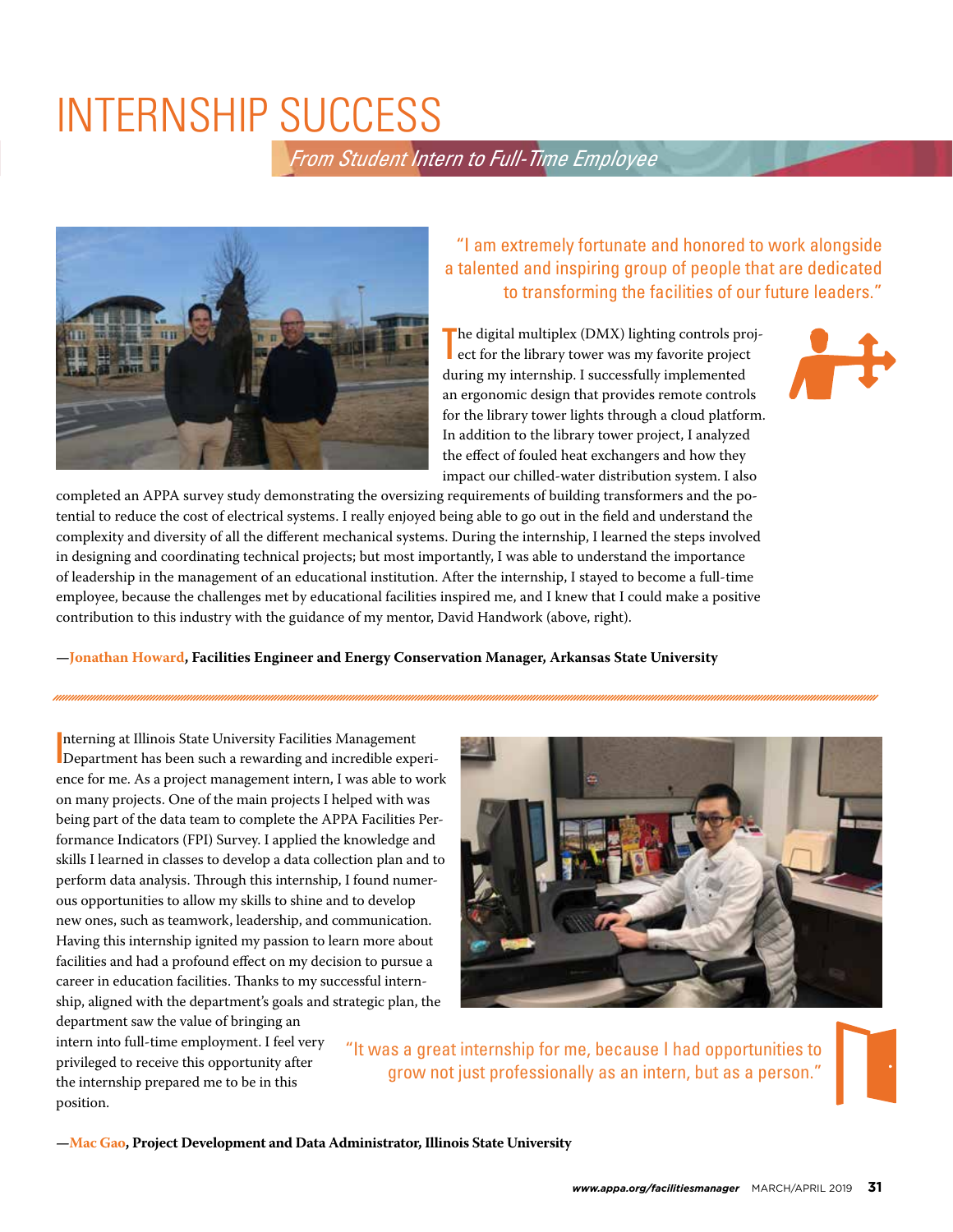### INTERNSHIP SUCCESS

### *From Student Intern to Full-Time Employee*



"This internship was a rewarding experience that offered me a new set of skills and prepared me to comfortably step out of my academic world into my desired career path."

I had no clue what facilities are all about until I began connecting with facility by starting an internship that was being offered. As an intern with facilities had no clue what facilities are all about until I began connecting with facilities management, my primary responsibilities were assessing the department's



business operations and determining how they could improve. The most memorable part of my internship was when I led the e-material checkout project. The initiative changed from manual data entry to electronic data processing through the use of iPads with the mobileTMA GO app. The internship gave me the opportunity to not only put my project management knowledge into practice, but to gain deeper insights into the facilities industry, which helped me significantly with my career planning. Besides being a regular student intern, I also got involved with APPA through participating in the Supervisor's Toolkit, where I developed relationships and built connections with facilities professionals. I was offered a full-time position, and I have now become a new "family member" of facilities services at Illinois State.

**—Gig Supanichrattana, Data Analyst, Illinois State University**

## INTERNSHIP STORIES

#### *From APPA Member Institutions*

When I first began my journey in the facilities management world, I was unsure of the professional experience I would gain. I began as an intern with maintenance services at Western Michigan University (WMU). As a student majoring in communication studies, I did not know what role I would fulfill. It has now been close to four years since I began the journey, and I can confirm that my time in facilities management has allowed me to grow immensely in my career. As an intern, I worked on a number of projects, varying from creating an onboarding program for employees to assisting with workplace-culture



initiatives. The most impactful project I worked on was sitting on the core committee to host the MiAPPA (Michigan APPA) conference at WMU. In this role, I organized the entertainment for the banquet night, and managed all the communication and marketing materials delivered to prospective attendees and then to the attendees themselves. My time working in facilities management has allowed me to become a more effective communicator and recognize the various factors that affect how a message is received. I am now aspiring to a full-time position with facilities management at WMU, as I graduated in spring 2018. While continuing my work after graduation, I have been able to build a social media initiative from the ground up, allowing our campus community to gain knowledge of what facilities does for the university. While much of the work is done in the background, being a part of that work and knowing the effect it has on the campus community is both exciting and fulfilling.

**—Laura Kirkendall, Service Center Representative Western Michigan University**

"I will always be grateful for the opportunities and connections I have gained from my intern experience."